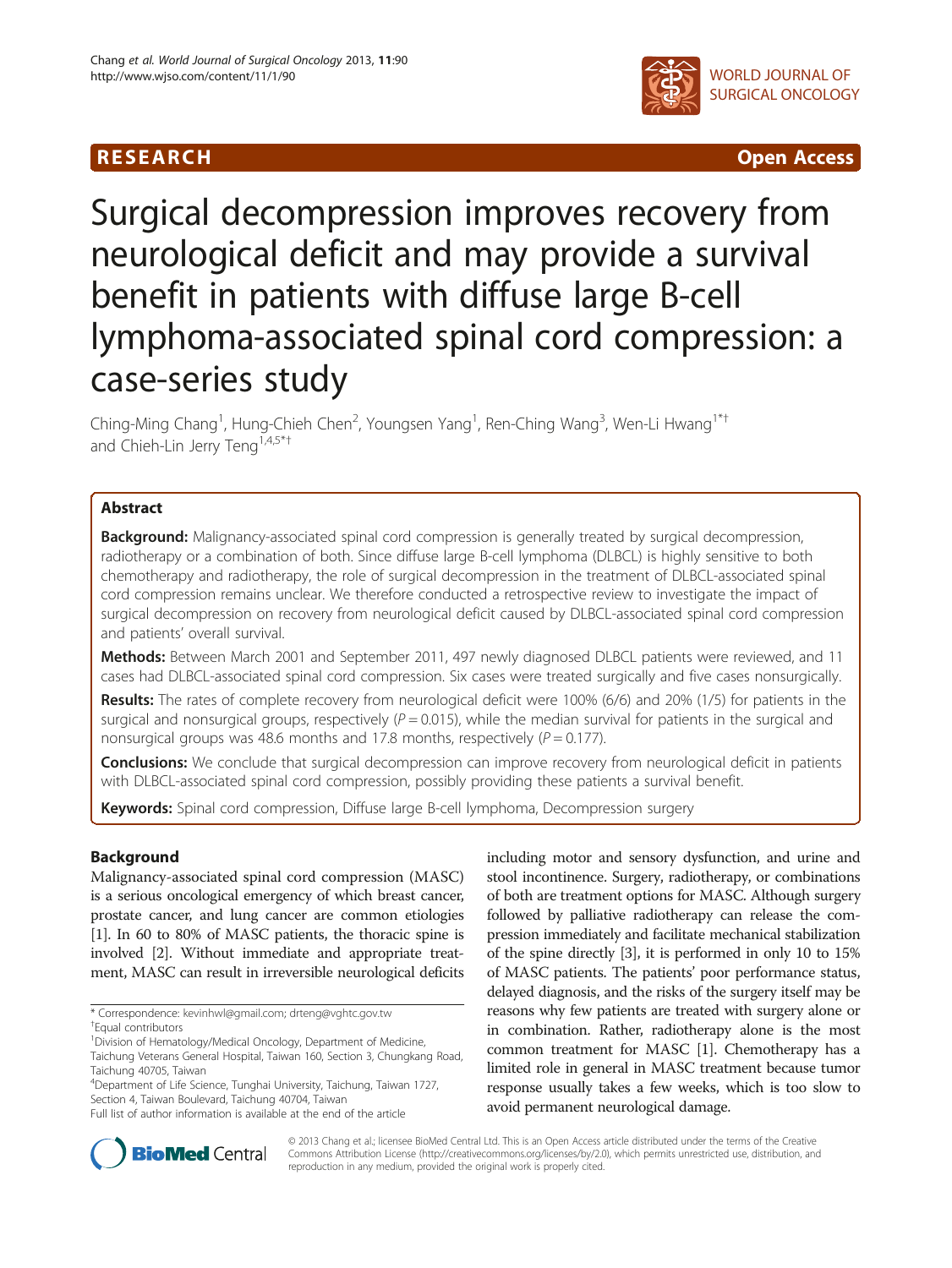Unlike solid malignancies, diffuse large B-cell lymphoma (DLBCL) is highly sensitive to chemotherapy. After the success of a trial conducted by Coiffier [[4](#page-6-0)], a combination of rituximab with cyclophosphamide, doxorubicin, vincristine, and prednisolone (CHOP) has become the standard first-line therapy against DLBCL, and largely improves both treatment response and outcome in patients with this disease [[5](#page-6-0)]. For those who have only localized disease or are unable to tolerate systemic chemotherapy, radiotherapy is an effective alternative treatment. As DLBCL usually responds to chemotherapy within days, chemotherapy may be able to replace decompression surgery in DLBCL patients who have MASC. However, a study conducted by Peng and colleagues showed a negative impact of decompression surgery on survival in patients with primary spinal lymphoma complicated by spinal cord compression [[6\]](#page-6-0). Owing to a lack of statistical power in that study, it remains unclear whether surgical decompression can benefit DLBCL patients with MASC.

The aims of this study were to compare the rates of complete recovery from neurological deficit and overall survival time between patients who received surgical decompression and those who did not. We also compared the overall survival time between patients who experienced complete restoration of their neurological deficit and those who experienced partial restoration in order to determine whether a better neurological recovery could translate into a better overall survival.

# **Methods**

# **Patients**

A retrospective chart review of patients treated in the Taichung Veterans General Hospital, Taiwan, between March 2001 and September 2011 was performed after approval by the institution review board. A total of 497 consecutive cases of newly diagnosed DLBCL were identified. Of these 497 patients, 11 (2.21%) patients were diagnosed with MASC. The diagnosis of DLBCL in these 11 patients was reconfirmed by a pathologist according to the World Health Organization classifications proposed in 2008 [\[7\]](#page-6-0). Six of the patients received surgical decompression promptly after diagnosis for MASC (surgical group), and the remaining five patients did not receive surgery (nonsurgical group).

# Patient staging

The DLBCL patients with MASC were staged according to the Ann-Arbor staging system [\[8](#page-6-0)]. Briefly, patients were defined as stage I if they had only a single localized spinal lesion. Stage II and III diseases were defined as DLBCL with a single bony site and contiguous or closely associated lymph nodes, and with distant nodal involvement. DLBCL with diffuse or disseminated involvement of one or more extra-lymphatic organ, including those with primary sites other than the spine, as well as DLBCL with multiple spinal segment involvement were defined as stage IV.

#### Neurological response evaluation

We evaluated the impairment of spinal compression according to the American Spinal Injury Association impairment scale [[9\]](#page-6-0). When no motor or sensory functions are preserved in the sacral segments S4 to S5, the compression is classified as scale A. Scale B is assigned when sensory but not motor function is preserved below the neurological level and includes the sacral segments S4 to S5. Scale C is defined as when motor function is preserved below the neurological level and more than onehalf of the key muscles below the neurological level have muscle grade  $<$ 3, whereas scale  $D$  is when motor function is preserved below the neurological level and at least one-half of the key muscles below the neurological level have a muscle grade ≥3. Scale E refers to cases where motor and sensory functions are normal. In this study, complete neurological recovery was defined as recovery of neurological dysfunction to scale E, regardless of the initial status.

# Performance status and DLBCL treatment response evaluation

Performance status in each DLBCL patient with MASC was evaluated according to criteria established by the Eastern Cooperative Oncology Group [\[10](#page-6-0)]. All 11 patients included in this study received six to eight cycles of CHOP or CHOP-like regimens as the standard treatment for their underlying DLBCL. The most effective treatment response to DLBCL in each of these 11 patients was re-evaluated according to the Response Evaluation Criteria in Solid Tumors [\[11\]](#page-6-0), and the patient was categorized as being in complete remission, partial remission, stable disease, or progressive disease.

#### Statistical analysis

Comparisons of patients' clinical parameters and overall survival times between groups were analyzed using the Mann–Whitney *U* test or Fisher's exact test where appropriate. A difference is considered significant if  $P < 0.05$ . All statistical analyses were carried out using SPSS software, version 11.5 (SPSS Inc., Chicago, IL, USA).

# Results

#### Patient characteristics

The clinical characteristics of the 11 patients reviewed in this study are summarized in Table [1](#page-2-0). Our cohort consisted of three men and eight women, with a mean age of 51.6 years (range: 22 to 75 years). The median follow-up of this study was 1,040 days (range: 211 to 2,885 days). The most commonly involved segment was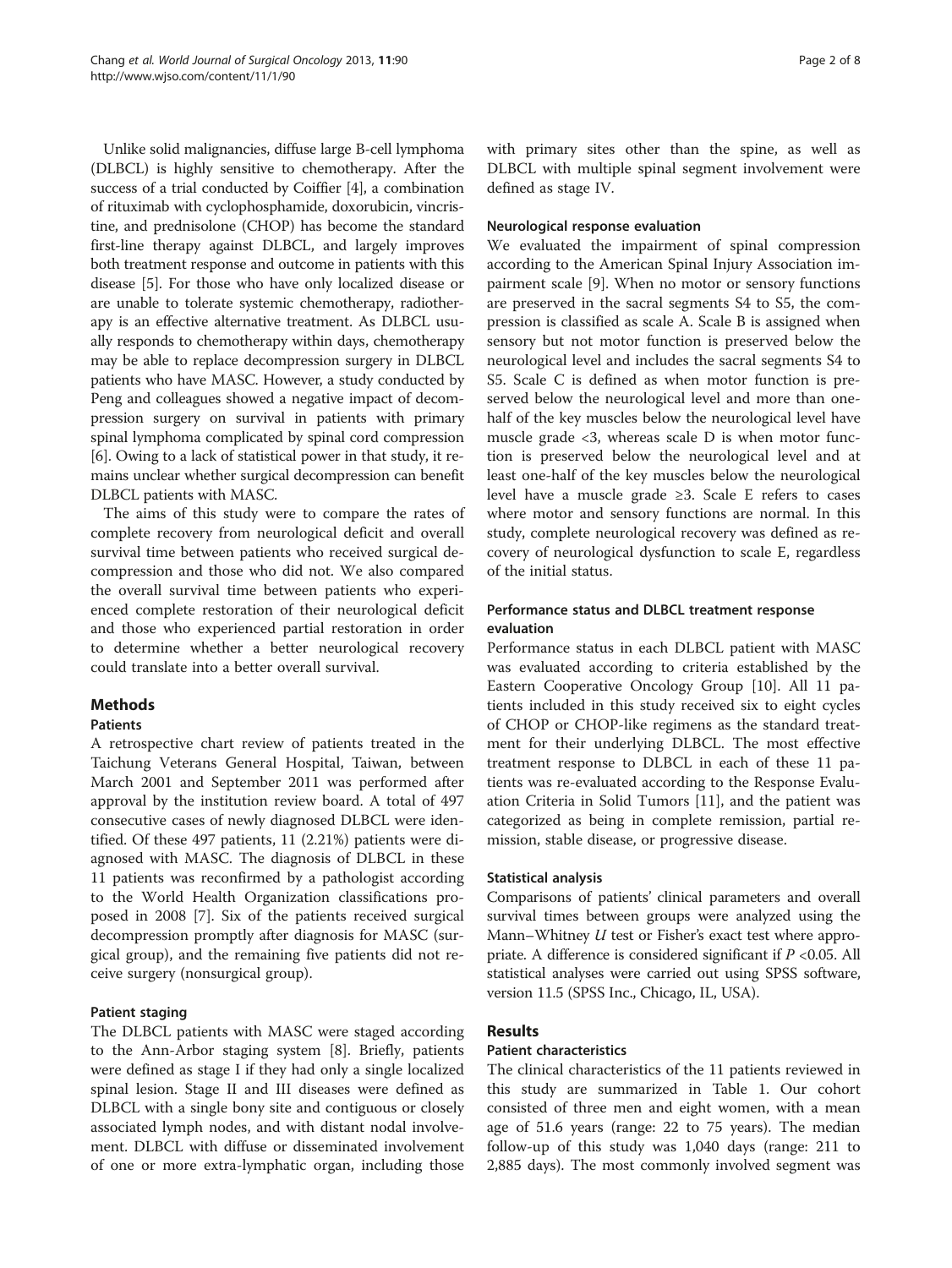| Patient                    | Sex | Age<br>(years)                | Stage          | Location | Initial S/S       | $S/S$ to<br>Tx (days) | <b>PS</b><br>(ECOG) | <b>LDH</b><br>(IU/I) | Extra-nodal<br>involvement<br>>1 site | <b>ASIA</b> scale |         | IPI     | Initial    | <b>NR</b> | DR        |
|----------------------------|-----|-------------------------------|----------------|----------|-------------------|-----------------------|---------------------|----------------------|---------------------------------------|-------------------|---------|---------|------------|-----------|-----------|
|                            |     |                               |                |          |                   |                       |                     |                      |                                       | Pre Tx            | Post Tx |         | management |           |           |
| Surgical group ( $n = 6$ ) |     |                               |                |          |                   |                       |                     |                      |                                       |                   |         |         |            |           |           |
|                            |     | 75                            |                |          | Back pain         | 3                     |                     | 236                  | No                                    | D                 | Е       | Low     | <b>DS</b>  | <b>CR</b> | CR        |
|                            | M   | 33                            |                | Τ        | Paraplegia        |                       | $\overline{2}$      | 381                  | No                                    | Α                 | E.      | $L - I$ | <b>DS</b>  | <b>CR</b> | <b>CR</b> |
| 3                          |     | 44                            | $\overline{4}$ |          | Paraplegia        | $\overline{2}$        | $\overline{2}$      | 437                  | No                                    | Α                 | F       | $H-I$   | <b>DS</b>  | <b>CR</b> | <b>CR</b> |
| 4                          | E   | 22                            | $\overline{4}$ | т        | Urine retention   |                       | $\overline{2}$      | 310                  | Yes                                   | C                 | E.      | $H-I$   | <b>DS</b>  | <b>CR</b> | <b>CR</b> |
|                            |     | 40                            | $\overline{4}$ | т        | Low limb weakness | $\overline{7}$        | $\overline{2}$      | 253                  | Yes                                   | C                 | E       | High    | DS         | <b>CR</b> | PR        |
| 6                          | E   | 58                            |                |          | Low limb weakness | $\overline{7}$        |                     | 188                  | No                                    | C                 | E       | Low     | <b>DS</b>  | <b>CR</b> | <b>CR</b> |
|                            |     | Nonsurgical group ( $n = 5$ ) |                |          |                   |                       |                     |                      |                                       |                   |         |         |            |           |           |
|                            | M   | 63                            |                | Τ        | Back pain         | $\overline{4}$        | 2                   | 237                  | No                                    | C                 | D       | $L - I$ | CT         | PR        | <b>CR</b> |
| 8                          | F.  | 53                            | $\overline{4}$ | L, S     | Low limb weakness | 16                    | 3                   | 381                  | Yes                                   | B                 | D       | $H-I$   | RT         | PR        | <b>CR</b> |
| 9                          |     | 73                            | $\overline{4}$ | T, L     | Urine retention   |                       | 3                   | 1,021                | Yes                                   | Α                 | E.      | High    | CT         | <b>CR</b> | PR        |
| 10                         | E   | 54                            | $\overline{4}$ | S.       | Low limb weakness | 3                     | 2                   | 223                  | Yes                                   | B                 | D       | $H-I$   | CT         | PR        | PR        |
| 11                         | M   | 53                            | $\overline{4}$ | T, S     | Back pain         | 30                    | 3                   | 304                  | Yes                                   | Α                 | Β       | High    | CT         | PR        | PR        |

# <span id="page-2-0"></span>Table 1 Characteristics of patients with diffuse large B-cell lymphoma-associated spinal cord compression

M, male; F, female; T, thoracic spine; L, lumbar spine; S, sacral spine; S/S, symptoms and signs; Tx, treatment; PS, performance status; ECOG, Eastern Cooperative Oncology Group; LDH, lactate dehydrogenase; ASIA, American Spinal Injury Association; IPI, International Prognostic Index; L-I, low-intermediate; H-I, high-intermediate DS, decompression surgery; CT, chemotherapy; RT, radiotherapy; NR, neurological response; CR, complete response; PR, partial response; DR, disease response.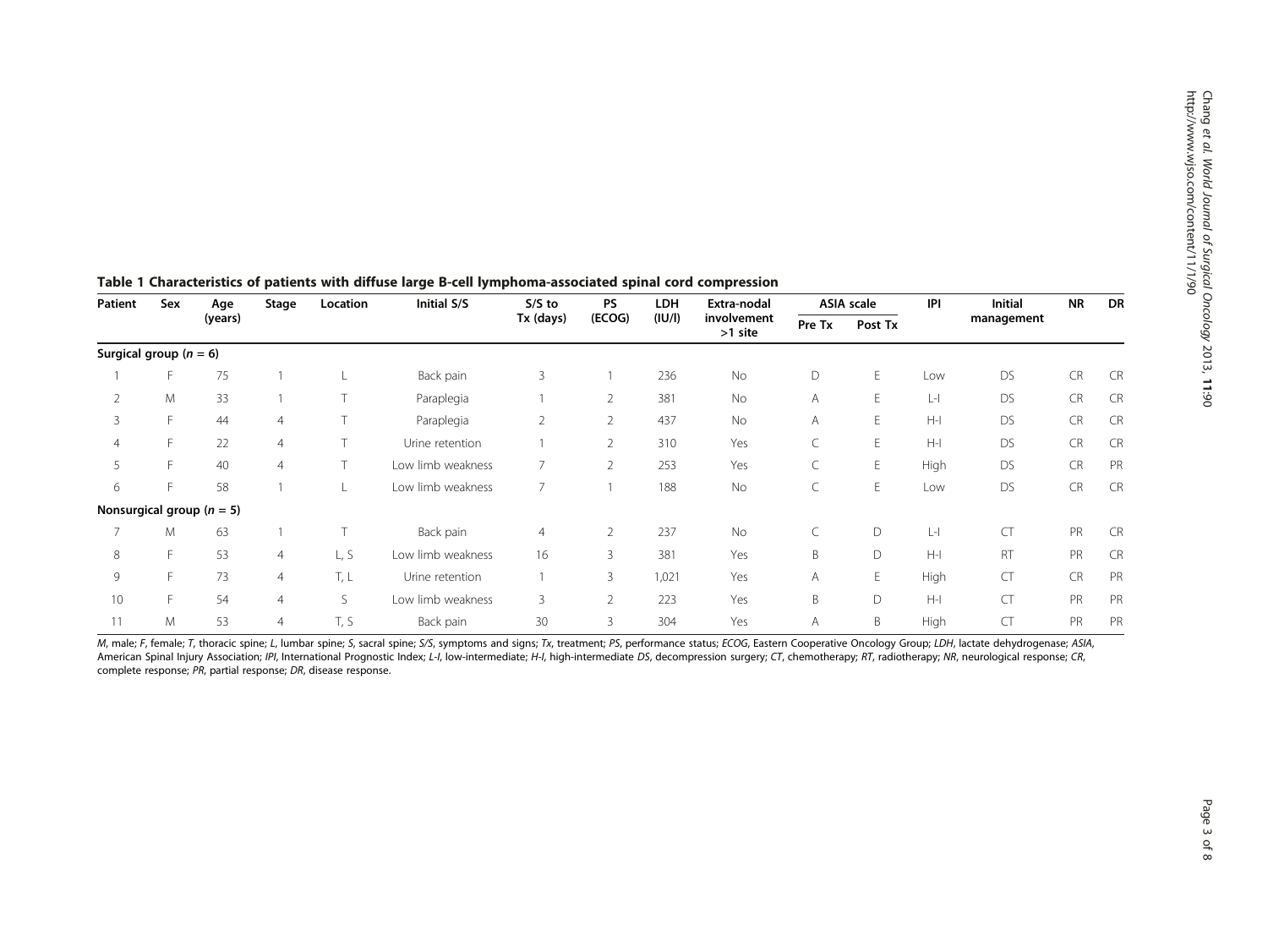the thoracic spine, occurring in 63.6% of cases (7/11). Lower limb weakness and back pain were the most frequent clinical presentations, occurring in seven of the 11 patients. Of the remaining four patients, two initially presented with paraplegia while two had urine retention.

According to the Ann-Arbor staging system, four of the 11 patients were classified as having stage I DLBCL, while it was stage IV in the other seven patients. No patients were found to have stage II or III disease. Regarding the international prognostic index classification [\[12](#page-6-0)], seven of the 11 patients in our cohort were in a highintermediate or high risk group, and four of them were in a low or low-intermediate risk group.

# Patients who received surgical decompression had a higher probability of achieving complete neurological recovery

To investigate whether surgical decompression could provide DLBCL patients who had MASC with improved neurological recovery, we compared the complete neurological deficit recovery rate between patients in the surgical and nonsurgical groups. The clinical characteristics of the patients in the surgical and nonsurgical groups are shown in Table [2](#page-4-0). Briefly, the age, gender, performance status, serum lactate dehydrogenase, extra-nodal involvement, stages, and international prognostic index classification were not significantly different between the two groups.

In our study, seven of the 11 patients (63.6%) completely recovered from their neurological deficit. Further analysis showed that all patients in the surgical group  $(n = 6)$ achieved complete neurological deficit recovery. However, only one of the five patients (20.0%) in the nonsurgical group recovered, suggesting that DLBCL patients with MASC who received surgical decompression have a higher probability of completely restoring their neurological deficit than those who did not  $(P = 0.015)$  (Table [2](#page-4-0)).

# Decompression surgery and complete neurological deficit recovery might confer a survival benefit

To analyze whether surgical decompression could provide DLBCL patients with MASC a survival benefit, we compared the overall survival time in patients between the surgical and nonsurgical groups. The results showed that the overall survival time for patients in the surgical group was  $48.6 \pm 13.7$ , while in the nonsurgical group it was  $17.8 \pm 3.4$  months (mean  $\pm$  standard error). Although not statistically significant ( $P = 0.177$ ), patients in the surgical group also demonstrated a trend towards superior overall survival when compared with those in the nonsurgical group (Table [2](#page-4-0)).

To determine whether the trend towards improved overall survival in the surgical group was due to superior recovery from the neurological deficit, we compared the overall survival time between patients in whom the

neurological function was completely restored with those in whom it was only partially restored (Table [3](#page-5-0)). Our results demonstrate that the median overall survival times for patients with complete and partial neurological recovery were  $43.8 \pm 12.5$  and  $19.1 \pm 4.1$  months (mean  $\pm$  standard error), respectively. While patients with complete recovery showed a trend toward a better overall survival time than those with partial neurological recovery, our findings were not statistically significant ( $P = 0.412$ ).

# **Discussion**

MASC is a rare clinical scenario, occurring in only 0.1 to 3.3% of patients with non-Hodgkin's lymphoma [\[13](#page-6-0)]. In our cohort, MASC was found to occur in 2.21% of patients with DLBCL. Moreover, two patients (Patients 8 and 11) in our cohort did not receive any treatment until 2 weeks after the neurological deficit occurred. Since DLBCL is a malignancy with rapid tumor proliferation, spinal cord compression may occur within weeks of the onset of MASC. Early and correct diagnosis is therefore an important issue in DLBCL patients with MASC, and magnetic resonance imaging, which has an accuracy of 95% (sensitivity 93%, specificity 97%) [\[14](#page-6-0)], should be performed early and correctly when DLBCL patients have any symptoms or signs associated with spinal compression.

To further understand whether surgical decompression was the best treatment for complete restoration of neurological function in DLBCL patients with MASC, we compared the complete neurological deficit recovery rate between patients who received surgical decompression and those who did not. Results showed that all of the patients who received surgical decompression had complete abrogation of their neurological dysfunction (100%, 6/6). On the contrary, only 20.0% (1/5) of the patients who did not receive surgical decompression recovered. These data suggest that even though DLBCL is highly sensitive to both chemotherapy [\[15](#page-6-0)] and radiotherapy [\[16\]](#page-6-0), immediate surgical decompression was the cornerstone for improving neurological deficit in DLBCL patients with MASC. Delayed treatment for patients in the nonsurgical group in our cohort, however, could be one of the factors affecting this result. Although it was not statistically significant, patients who received surgical decompression seemed to have a shorter time from symptom onset to spinal compression treatment than those who received nonsurgical intervention (3.5 days vs. 10.8 days; Table [2](#page-4-0)). Unfortunately, this delay is unavoidable because pathological proof always takes time. In addition, the pretreatment ASIA scores in patients who did not receive surgical intervention seemed worse, which could be another possibility responsible for the superior neurological deficit recovery in patients who received immediate surgical decompression. Because one of the five patients in the nonsurgical group exhibited complete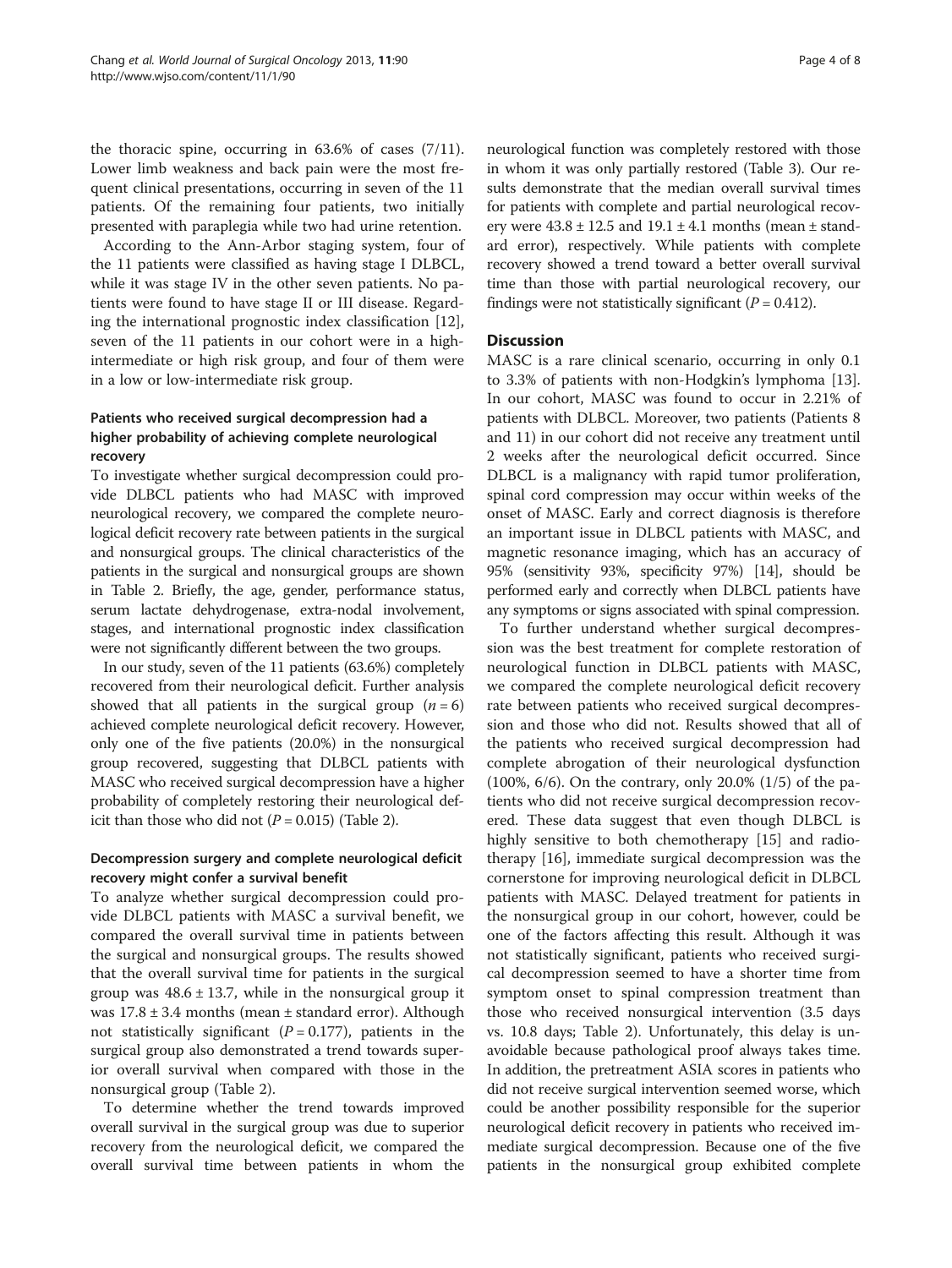| Characteristic                                   | Surgical group $(n = 6)$ | Nonsurgical group ( $n = 5$ ) | P value              |
|--------------------------------------------------|--------------------------|-------------------------------|----------------------|
| Age (years)                                      | $45.3 \pm 7.7$           | $59.2 \pm 3.9$                | $0.247$ <sup>a</sup> |
| Gender                                           |                          |                               | $0.545^{\rm b}$      |
| Male                                             | 1(16.7%)                 | $2(40.0\%)$                   |                      |
| Female                                           | 5 (83.3%)                | 3 (60.0%)                     |                      |
| Time from symptoms and signs to treatment (days) | $3.5 \pm 1.1$            | $10.8 \pm 5.5$                | 0.329 <sup>a</sup>   |
| Performance status (ECOG)                        |                          |                               | $0.455^{\rm b}$      |
| < 2                                              | 2 (33.3%)                | $0(0.0\%)$                    |                      |
| $\geq$ 2                                         | 4 (66.7%)                | 5 (100.0%)                    |                      |
| Lactate dehydrogenase (IU/I)                     | $300.8 \pm 38.4$         | $433.2 \pm 149.6$             | $0.792$ <sup>a</sup> |
| Extra-nodal involvement >1 site                  |                          |                               | $0.242^b$            |
| Yes                                              | 2 (33.3%)                | 4 (80.0%)                     |                      |
| No                                               | 4 (66.7%)                | $1(20.0\%)$                   |                      |
| Stage                                            |                          |                               | $0.545^{\rm b}$      |
|                                                  | 3 (50.0%)                | $1(20.0\%)$                   |                      |
| $\overline{4}$                                   | 3 (50.0%)                | 4 (80.0%)                     |                      |
| International Prognostic Index score             |                          |                               | $0.545^{\rm b}$      |
| Low/low-intermediate                             | 3 (50.0%)                | $1(20.0\%)$                   |                      |
| High/high-intermediate                           | 3 (50.0%)                | 4 (80.0%)                     |                      |
| Neurological deficit recovery                    |                          |                               | $0.015^{b}$          |
| Complete                                         | 6 (100.0%)               | $1(20.0\%)$                   |                      |
| Partial                                          | $0(0.0\%)$               | 4 (80.0%)                     |                      |
| Overall survival (months)                        | $48.6 \pm 13.7$          | $17.8 \pm 3.4$                | $0.177$ <sup>a</sup> |

<span id="page-4-0"></span>Table 2 Comparison of patients' clinical characteristics in the surgical and nonsurgical groups

Data presented as mean±standard error of the mean or number (percentage). *ECOG,* Eastern Cooperative Oncology Group. <sup>a</sup>Mann–Whitney U test. <sup>b</sup>Fisher's exact test.

recovery, further investigation is still required to determine whether surgical decompression should be applied to all DLBCL patients with spinal cord compression.

One factor that may provide some clues for the assessment of the utility of surgical decompression is the spine instability neoplastic score proposed by the Spine Oncology Study Group. These scores were established through systemic reviews to determine which patients harbor high risk of spinal instability and are in need of surgical treatment [[17\]](#page-6-0). In this classification system, six components of spinal instability – including spine location, mechanical pain, bone lesion quality, spinal alignment, vertebral body collapse, and posterolateral involvement of spinal elements – are used in the risk score calculation. Patients with a score  $\geq 7$  are considered candidates for surgical intervention. Because this scoring system was initially established for MASC resulting from solid malignancies, such as cancers of the breast, prostate, and lung, its application to DLBCL patients with spinal cord compression remains uncertain and further validation is needed. However, this question will not be answered until more studies examining DLBCL-associated spinal cord compression in larger cohorts are available.

Since patients receiving surgical decompression had a better chance to completely abrogate their neurological deficit, we further investigated whether surgical decompression could have an additional positive impact on patient survival. Our results suggest that surgical decompression may result in superior overall survival of DLBCL patients with spinal compression, even though statistical significance was lacking. This result is in contrast to the findings of a study conducted by Peng and colleagues that showed the 5-year overall survival rates for patients with primary non-Hodgkin's lymphoma of the spine with neurological compression in surgical and nonsurgical groups were 60% and 100%, respectively [\[6](#page-6-0)]. More well-designed clinical trials will therefore be required to clarify this controversial conclusion.

To strengthen our conclusion that surgical decompression provided patients of DLBCL-associated spinal cord compression with an improved chance of survival by eliminating the neurological deficit, we analyzed the impact of complete recovery from neurological deficit on these patients' survival. Our data showed that even though statistical significance could not be reached, there was an obvious trend toward better overall survival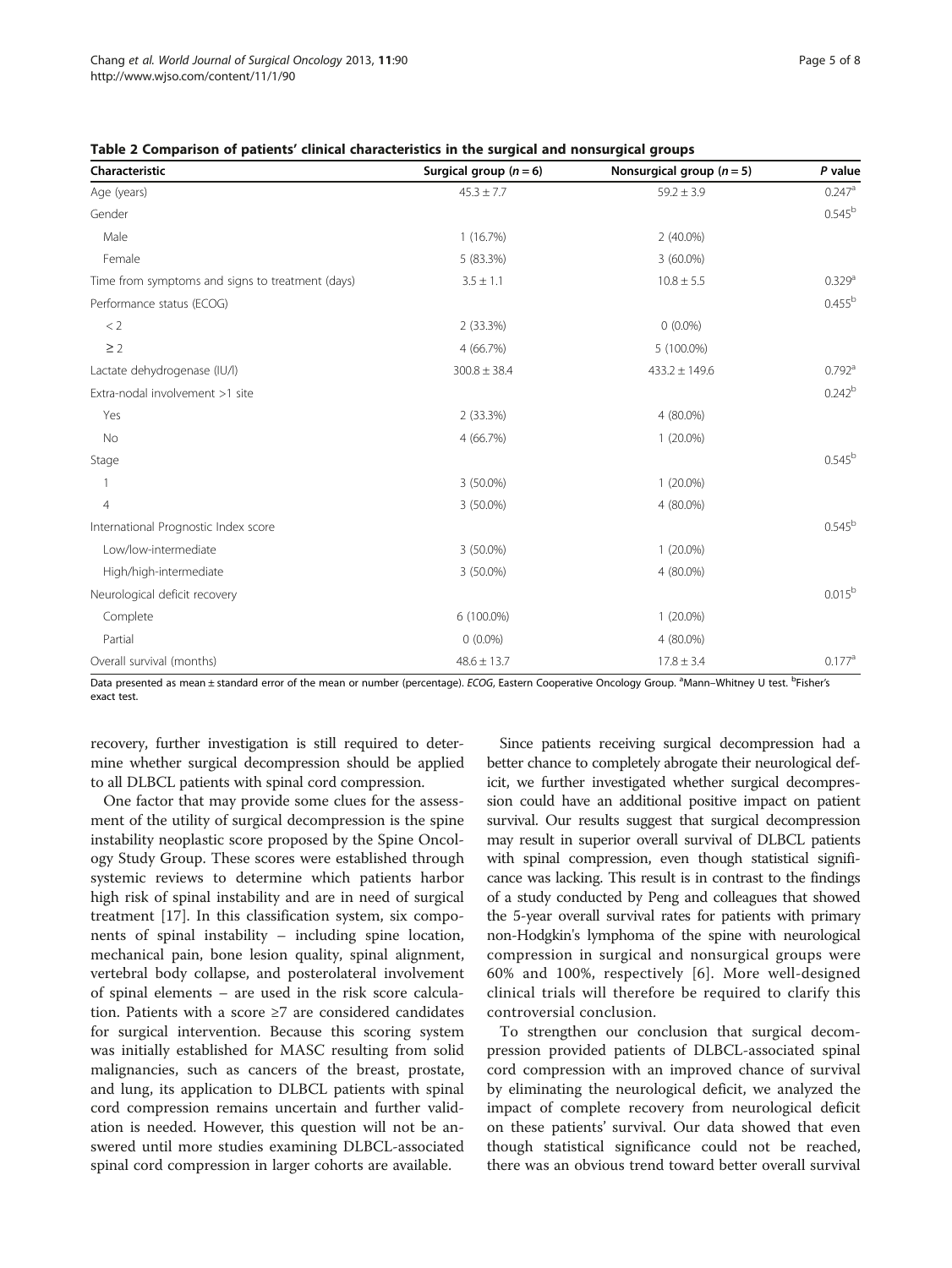| <b>Characteristics</b>                           | Complete neurological deficit<br>recovery $(n = 7)$ | Partial neurologic deficit<br>recovery $(n = 4)$ | P value              |  |
|--------------------------------------------------|-----------------------------------------------------|--------------------------------------------------|----------------------|--|
| Age (years)                                      | $49.1 \pm 7.5$                                      | $55.8 \pm 2.4$                                   | $0.648^{\rm a}$      |  |
| Gender                                           |                                                     |                                                  | 0.491 <sup>b</sup>   |  |
| Male                                             | 1(14.3%)                                            | $2(50.0\%)$                                      |                      |  |
| Female                                           | 6 (85.7%)                                           | $2(50.0\%)$                                      |                      |  |
| Time from symptoms and signs to treatment (days) | $5.0 \pm 1.8$                                       | $13.3 \pm 6.3$                                   | $0.164^a$            |  |
| Performance status (ECOG)                        |                                                     |                                                  | 0.491 <sup>b</sup>   |  |
| < 2                                              | 2(28.6%)                                            | $0(0.0\%)$                                       |                      |  |
| $\geq$ 2                                         | 5(71.4%)                                            | 4 (100.0%)                                       |                      |  |
| Lactate dehydrogenase (IU/I)                     | $297.9 \pm 32.6$                                    | $286.3 \pm 36.2$                                 | $0.788$ <sup>a</sup> |  |
| Extra-nodal involvement >1 site                  |                                                     |                                                  | $0.545^{\rm b}$      |  |
| Yes                                              | 3 (42.9%)                                           | 3 (75.0%)                                        |                      |  |
| No                                               | 4 (57.1%)                                           | $1(25.0\%)$                                      |                      |  |
| Stage                                            |                                                     |                                                  | 1.000 <sup>b</sup>   |  |
|                                                  | 3 (42.9%)                                           | $1(25.0\%)$                                      |                      |  |
| 4                                                | 4 (57.1%)                                           | 3 (75.0%)                                        |                      |  |
| International Prognostic Index score             |                                                     |                                                  | 1.000 <sup>b</sup>   |  |
| Low/low-intermediate                             | 3 (42.9%)                                           | $1(25.0\%)$                                      |                      |  |
| High/high-intermediate                           | 4 (57.1%)                                           | 3 (75.0%)                                        |                      |  |
| Overall survival (months)                        | $43.8 \pm 12.5$                                     | $19.1 \pm 4.1$                                   | 0.412 <sup>a</sup>   |  |

<span id="page-5-0"></span>Table 3 Comparison of patients' clinical characteristics in the complete and partial neurological deficit recovery groups

Data presented as mean±standard error of the mean or number (percentage). *ECOG,* Eastern Cooperative Oncology Group. <sup>a</sup>Mann–Whitney U test. <sup>b</sup>Fisher's exact test.

in DLBCL-associated spinal cord compression patients who completely abrogated their neurological deficit. From this result, we suggested that decreases in comorbidities associated with spinal cord compression, such as cardiopulmonary dysfunction [\[18\]](#page-6-0), poor infection control [[19](#page-6-0)], and psychological problems [[20](#page-6-0)], could play an important role in the superior overall survival observed in patients with DLBCL-associated spinal cord compression who received surgical decompression.

Another issue surrounding the prediction of prognosis in DLBCL-associated MASC patients was raised by this study. Currently, the International Prognosis Index – which takes into account age, disease stage, extent of extra-nodal involvement, performance status, and serum lactate dehydrogenase level [[12\]](#page-6-0) – is widely used for risk classification in patients with DLBCL. However, International Prognosis Index scores could not precisely predict survival in our cohort (data not shown), possibly due to an invalid staging system and performance status evaluation. According to the Ann-Arbor staging system, the disease was classified as stage IV if the spine was not the primary site. However, it was difficult to distinguish primary spinal DLBCL from DLBCL with spinal involvement but other primary sites. In addition, patients with the involvement of multiple spinal segments were also defined as stage IV, regardless of whether there was an

absence of closely associated or distant lymph node involvement. According to these staging criteria, only stage I and stage IV disease were present in our cohort. Moreover, the evaluation of performance status in patients with DLBCL-associated spinal cord compression may be imprecise. According to Eastern Cooperative Oncology Group performance status evaluation criteria, a patient is classified as grade 3 if they are capable of only limited self-care, and are confined to a bed or chair for more than 50% of waking hours. However, the neurological deficit of DLBCL-associated spinal cord compression patients could cause them to be bed-ridden at diagnosis, resulting in an underestimated performance status. This underestimated performance status can further lead to an imprecise International Prognosis Index score, causing it to be inferior to the true score. To compensate for the effects of invalid staging system and performance status evaluation, a modified prognostic prediction system specific to patients with DLBCL-associated spinal cord compression should be developed.

The major limitations of this study were the small study cohort and its retrospective nature. Because of the small cohort, we were unable to validate the spine instability neoplastic score specific to DLBCL patients with MASC. We were also unable to establish a revised International Prognosis Index score to identify the risk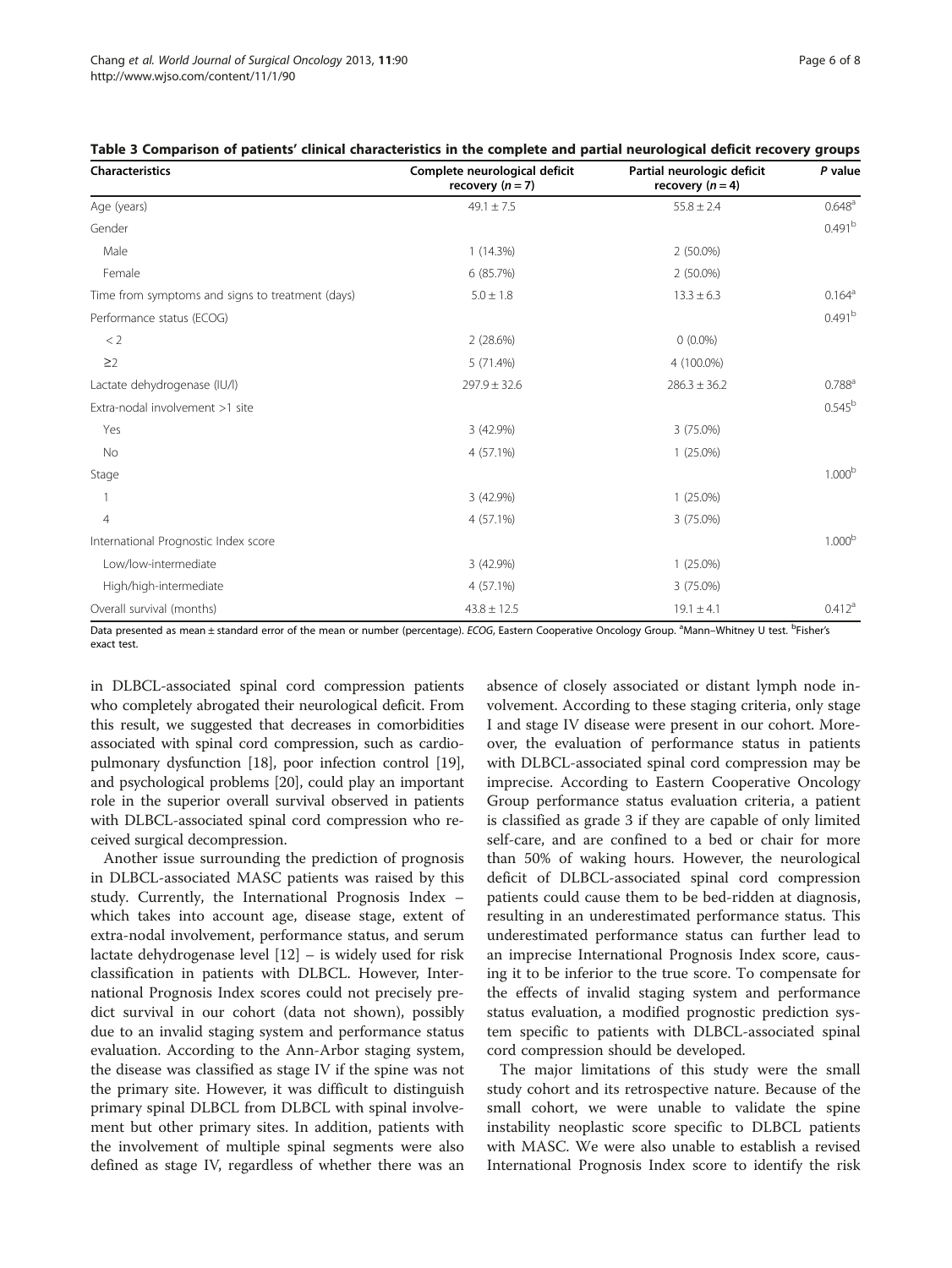<span id="page-6-0"></span>classification in DLBCL-associated spinal cord compression patients. In addition, although six to eight cycles of CHOP or CHOP-like regimens were sequentially delivered to all the patients in our cohort as the standard treatment for DLBCL, the roles of rituximab and radiotherapy on patients in our cohort were not evaluated due to the retrospective nature of this study.

# Conclusion

In summary, our results have demonstrated that surgical decompression improves recovery from neurological deficit, and may potentially provide a survival benefit in patients with DLBCL-associated spinal cord compression. Therapeutic modalities for improving the treatment of DLBCL, such as the introduction of rituximab [21] and high-dose chemotherapy followed by autologous hematopoietic stem cell transplantation [\[22\]](#page-7-0), may further improve the outcome of these patients. Well-designed randomized control studies with larger cohorts are urgently warranted to answer these questions.

#### Consent

This study was approved by the institution's review board, Taichung Veterans General Hospital, Taiwan (CE12032).

#### Abbreviations

CHOP: Cyclophosphamide doxorubicin, vincristine, and prednisolone; DLBCL: Diffuse large B-cell lymphoma; MASC: Malignancy-associated spinal cord compression.

#### Competing interests

All authors declare that they have no competing interests.

#### Authors' contributions

C-MC, W-LH and C-LJT participated in the writing of the paper and research design. H-CC participated in the reading of radiologic findings. YY participated in patient care. R-CW participated in the pathologic diagnoses. All authors read and approved the final manuscript.

#### Acknowledgements

The authors appreciate Mr Kuang-Hsi Chang for data analysis. They also appreciate Prof. Shi-Lan Hsu for assistance with the study design.

#### Author details

<sup>1</sup>Division of Hematology/Medical Oncology, Department of Medicine, Taichung Veterans General Hospital, Taiwan 160, Section 3, Chungkang Road, Taichung 40705, Taiwan. <sup>2</sup>Department of Radiology, Taichung Veterans General Hospital, Taichung, Taiwan 160, Section 3, Chungkang Road, Taichung 40705, Taiwan. <sup>3</sup>Department of Pathology, Taichung Veterans General Hospital, Taichung, Taiwan 160, Section 3, Chungkang Road, Taichung 40705, Taiwan. <sup>4</sup>Department of Life Science, Tunghai University, Taichung, Taiwan 1727, Section 4, Taiwan Boulevard, Taichung 40704, Taiwan. <sup>5</sup>Department of Medicine, Chung Shan Medical University, Taiwan 110, Section 1, Jianguo N. Road, Taichung 40201, Taiwan.

#### Received: 23 October 2012 Accepted: 26 March 2013 Published: 19 April 2013

#### References

- 1. Prasad D, Schiff D: Malignant spinal-cord compression. Lancet Oncol 2005, 6:15–24.
- 2. Ramadan KM, Shenkier T, Sehn LH, Gascoyne RD, Connors JM: A clinicopathological retrospective study of 131 patients with primary bone lymphoma: a population-based study of successively treated

cohorts from the British Columbia Cancer Agency. Ann Oncol 2007, 18:129–135.

- 3. Akram H, Allibone J: Spinal surgery for palliation in malignant spinal cord compression. Clin Oncol (R Coll Radiol) 2010, 22:792–800.
- 4. Coiffier B: Rituximab in combination with CHOP improves survival in elderly patients with aggressive non-Hodgkin's lymphoma. Semin Oncol 2002, 29:18–22.
- 5. Flowers CR, Sinha R, Vose JM: Improving outcomes for patients with diffuse large B-cell lymphoma. CA Cancer J Clin 2010, 60:393-408.
- 6. Peng X, Wan Y, Chen Y, Chen L, He A, Liao W, Shen J, Fu Q, Han S, Li F, Zou X: Primary non-Hodgkin's lymphoma of the spine with neurologic compression treated by radiotherapy and chemotherapy alone or combined with surgical decompression. Oncol Rep 2009, 21:1269–1275.
- 7. Jaffe ES: The 2008 WHO classification of lymphomas: implications for clinical practice and translational research. Hematology Am Soc Hematol Educ Program 2009:523–531. doi[:10.1182/asheducation-2009.1.523](http://dx.doi.org/10.1182/asheducation-2009.1.523).
- 8. Lister TA, Crowther D, Sutcliffe SB, Glatstein E, Canellos GP, Young RC, Rosenberg SA, Coltman CA, Tubiana M: Report of a committee convened to discuss the evaluation and staging of patients with Hodgkin's disease: Cotswolds meeting. J Clin Oncol 1989, 7:1630–1636.
- 9. Maynard FM Jr, Bracken MB, Creasey G, Ditunno JF Jr, Donovan WH, Ducker TB, Garber SL, Marino RJ, Stover SL, Tator CH, Waters RL, Wilberger JE, Young W: International standards for neurological and functional classification of spinal cord injury. American Spinal Injury Association. Spinal Cord 1997, 35:266–274.
- 10. Oken MM, Creech RH, Tormey DC, Horton J, Davis TE, McFadden ET, Carbone PP: Toxicity and response criteria of the Eastern Cooperative Oncology Group. Am J Clin Oncol 1982, 5:649–655.
- 11. Eisenhauer EA, Therasse P, Bogaerts J, Schwartz LH, Sargent D, Ford R, Dancey J, Arbuck S, Gwyther S, Mooney M, Rubinstein L, Shankar L, Dodd L, Kaplan R, Lacombe D, Verweij J: New response evaluation criteria in solid tumours: revised RECIST quideline (version 1.1). Eur J Cancer 2009, 45:228–247.
- 12. N Engl J MedA predictive model for aggressive non-Hodgkin's lymphoma. The International Non-Hodgkin's Lymphoma Prognostic Factors Project. 1993, 329:987–994.
- 13. Vanneuville B, Janssens A, Lemmerling M, de Vlam K, Mielants H, Veys EM: Non-Hodgkin's lymphoma presenting with spinal involvement. Ann Rheum Dis 2000, 59:12–14.
- 14. Cole JS, Patchell RA: Metastatic epidural spinal cord compression. Lancet Neurol 2008, 7:459–466.
- 15. Cabanillas F: Front-line management of diffuse large B cell lymphoma. Curr Opin Oncol 2010, 22:642–645.
- 16. Phan J, Mazloom A, Jeffrey Medeiros L, Zreik TG, Wogan C, Shihadeh F, Rodriguez MA, Fayad L, Fowler N, Reed V, Horace P, Dabaja BS: Benefit of consolidative radiation therapy in patients with diffuse large B-cell lymphoma treated with R-CHOP chemotherapy. J Clin Oncol 2010, 28:4170–4176.
- 17. Fisher CG, DiPaola CP, Ryken TC, Bilsky MH, Shaffrey CI, Berven SH, Harrop JS, Fehlings MG, Boriani S, Chou D, Schmidt MH, Polly DW, Biagini R, Burch S, Dekutoski MB, Ganju A, Gerszten PC, Gokaslan ZL, Groff MW, Liebsch NJ, Mendel E, Okuno SH, Patel S, Rhines LD, Rose PS, Sciubba DM, Sundaresan N, Tomita K, Varga PP, Vialle LR, Vrionis FD, Yamada Y, Fourney DR: A novel classification system for spinal instability in neoplastic disease: an evidence-based approach and expert consensus from the Spine Oncology Study Group. Spine 2010, 35:E1221–E1229.
- 18. Popa C, Popa F, Grigorean VT, Onose G, Sandu AM, Popescu M, Burnei G, Strambu V, Sinescu C: Vascular dysfunctions following spinal cord injury. J Med Life 2010, 3:275–285.
- 19. Ramsey S, McIlhenny C: Evidence-based management of upper tract urolithiasis in the spinal cord-injured patient. Spinal Cord 2011, 49:948–954.
- 20. Gelis A, Stefan A, Colin D, Albert T, Gault D, Goossens D, Perrouin-Verbe B, Fattal C, Pelissier J, Coudeyre E: Therapeutic education in persons with spinal cord injury: a review of the literature. Ann Phys Rehabil Med 2011, 54:189–210.
- 21. Pfreundschuh M, Kuhnt E, Trumper L, Osterborg A, Trneny M, Shepherd L, Gill DS, Walewski J, Pettengell R, Jaeger U, Zinzani PL, Shpilberg O, Kvaloy S, de Nully Brown P, Stahel R, Milpied N, Lopez-Guillermo A, Poeschel V, Grass S, Loeffler M, Murawski N: CHOP-like chemotherapy with or without rituximab in young patients with good-prognosis diffuse large-B-cell